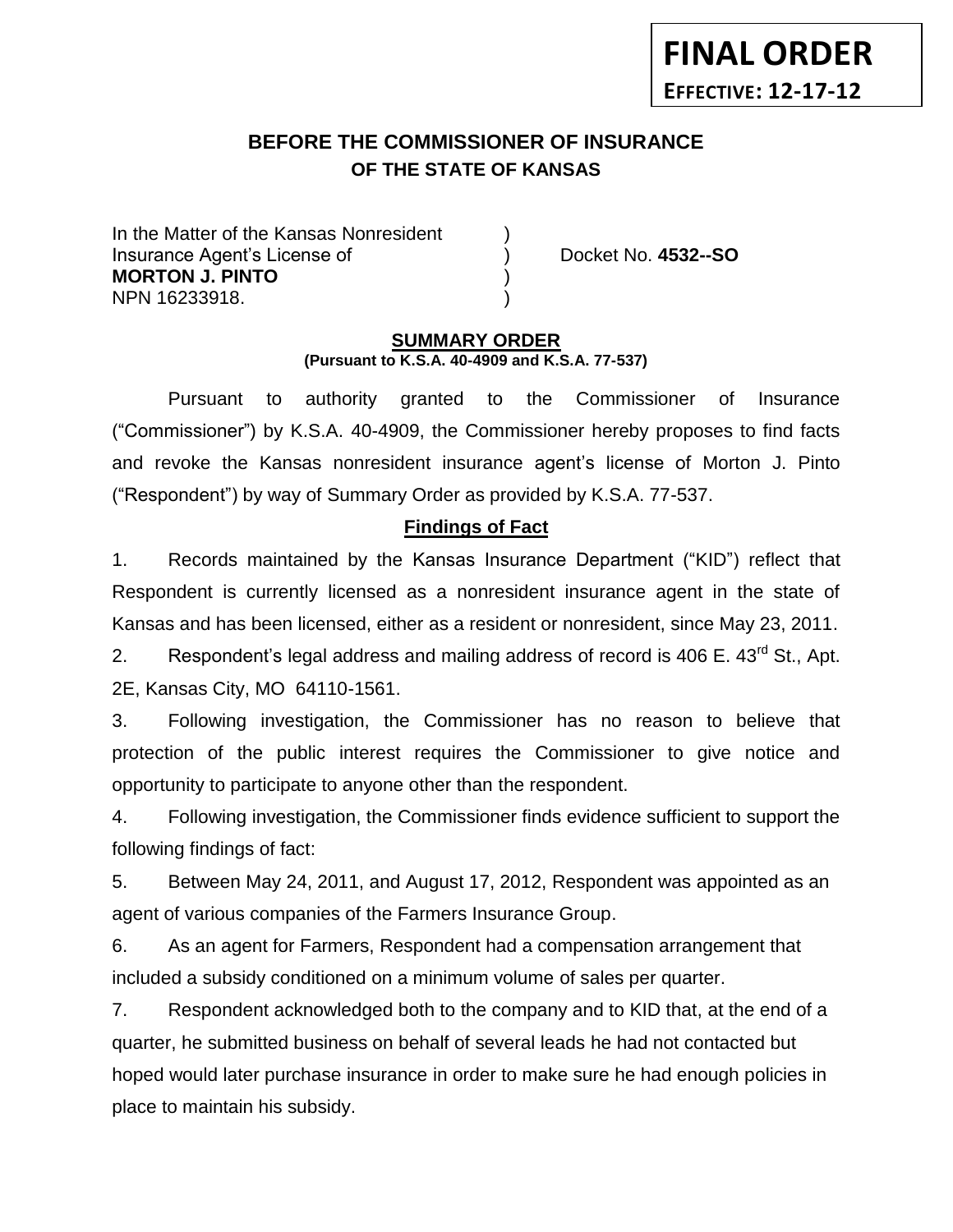# **Applicable Law**

8. K.S.A. 2011 Supp. 40-4909(a) provides, in relevant part:

"The commissioner may deny, suspend, revoke or refuse renewal of any license issued under this act if the commissioner finds that the applicant or license holder has: . . .

(7) Admitted to or been found to have committed any insurance unfair trade practice or fraud in violation of K.S.A. 40-2404 and amendments thereto. . . .

(8) Used any fraudulent, coercive, or dishonest practice, or demonstrated any incompetence, untrustworthiness or financial irresponsibility in the conduct of business in this state or elsewhere." K.S.A. 2011 Supp. 40- 4909(a).

9. K.S.A. 40-2404(11) defines the following unfair trade practice: "Making false or

fraudulent statements or representations on or relative to an application for an

insurance policy, for the purpose of obtaining a fee, commission, money or other benefit from any insurer, agent, broker or individual."

10. The Commissioner may revoke any license issued under the Insurance Agents Licensing Act if the Commissioner finds that the interests of the insurer or the insurable interests of the public are not properly served under such license. K.S.A. 2011 Supp. 40-4909(b).

# **Conclusions of Law**

11. The Commissioner has jurisdiction over Respondent as well as the subject matter of this proceeding, and such proceeding is held in the public interest.

12. The Commissioner finds that Respondent's license may be revoked pursuant to K.S.A. 40-4909(a)(8) because Respondent has used a fraudulent or dishonest practice in submitting business without determining that the purported applicants desired to purchase the insurance and without presenting legitimate underwriting information.

13. The Commissioner further finds based on the same conduct that Respondent's license may be revoked pursuant to K.S.A. 40-4909(7) for having committed an insurance unfair trade practice in violation of K.S.A. 40-2404(11).

14. Based on the foregoing findings, the Commissioner concludes that sufficient grounds exist for the revocation of Respondent's insurance agent's license pursuant to K.S.A. 40-4909(a).

2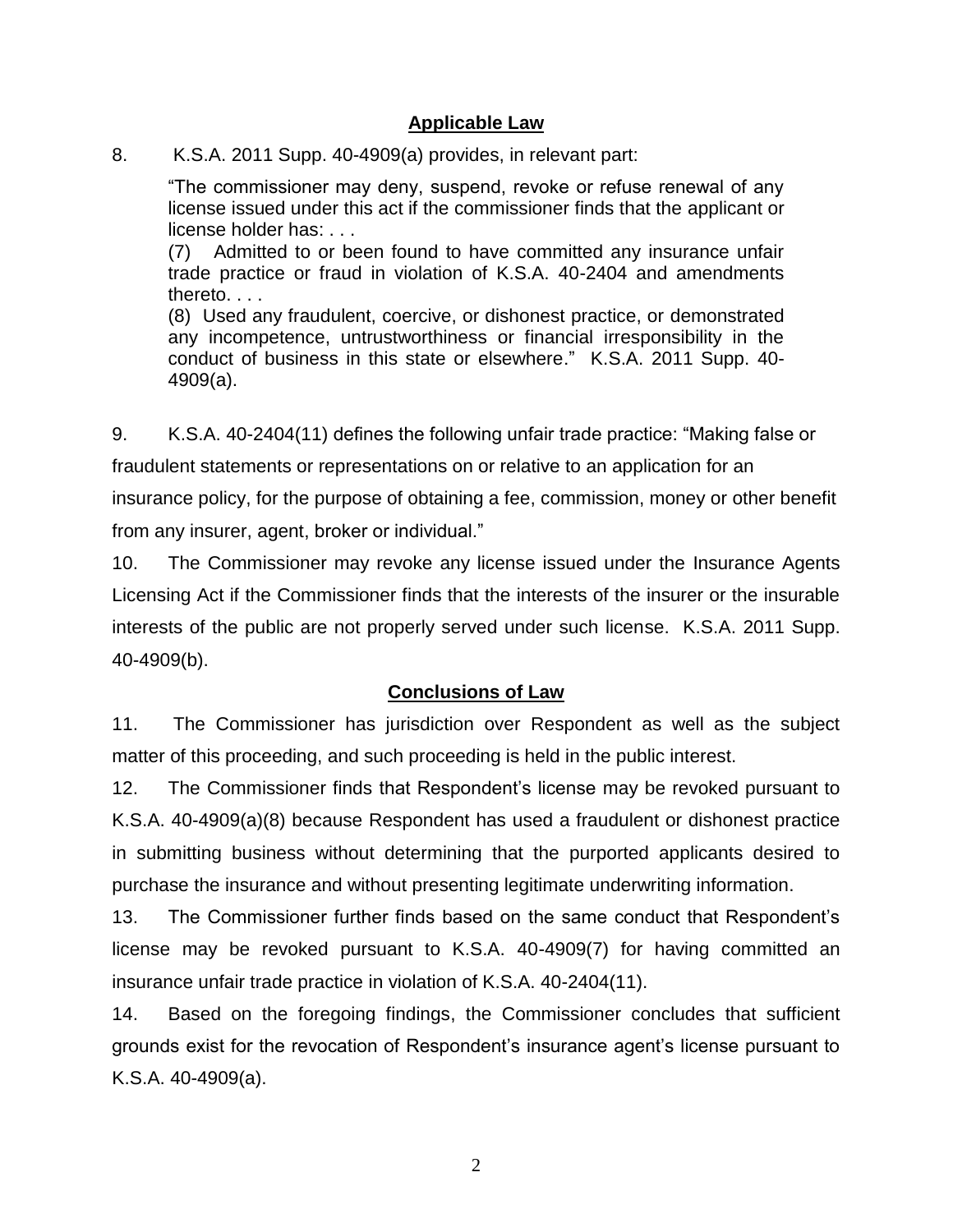15. The Commissioner further concludes Respondent's license may be revoked pursuant to K.S.A. 40-4909(b) because such license is not properly serving the interests of the insurer and the insurable interests of the public.

16. Based on the facts and circumstances set forth herein, it appears that the use of summary proceedings in this matter is appropriate, in accordance with the provisions set forth in K.S.A. 77-537(a), in that the use of summary proceedings does not violate any provision of the law, the protection of the public interest does not require the KID to give notice and opportunity to participate to persons other than Respondent, and after investigation, KID believes in good faith that the allegations will be supported to the applicable standard of proof.

#### **Policy to be Served**

17. Before issuing an insurance agent license, the Commissioner must determine that the applicant is qualified and has not committed any act that would be grounds for denial, suspension, or revocation. K.S.A. 40-4905(b). Further, the Commissioner may revoke any license issued under the Insurance Agents Licensing Act if the Commissioner finds that the interests of the insurer or the insurable interests of the public are not properly served under the license. The following action is necessary and appropriate to promote the security and integrity of the insurance business and protect insurance consumers by licensing, or continuing to license, persons or entities to sell, solicit, or negotiate insurance in the State of Kansas only if their conduct indicates they are both qualified and trustworthy.

**IT IS THEREFORE ORDERED BY THE COMMISSIONER OF INSURANCE THAT** the Kansas nonresident insurance agent's license of **MORTON J. PINTO** is hereby **REVOKED. It is further ordered,** that **MORTON J. PINTO** shall **CEASE and DESIST** from the sale, solicitation, or negotiation of insurance, doing any act toward the sale, solicitation, or negotiation of insurance, and/or receiving compensation deriving from the sale, solicitation, or negotiation of insurance in Kansas or on Kansas risks through business conducted on and after the effective date of this order.

**It is further ordered**, pursuant to KSA 77-415(b)(2)(A), that this order is designated by KID as precedent.

3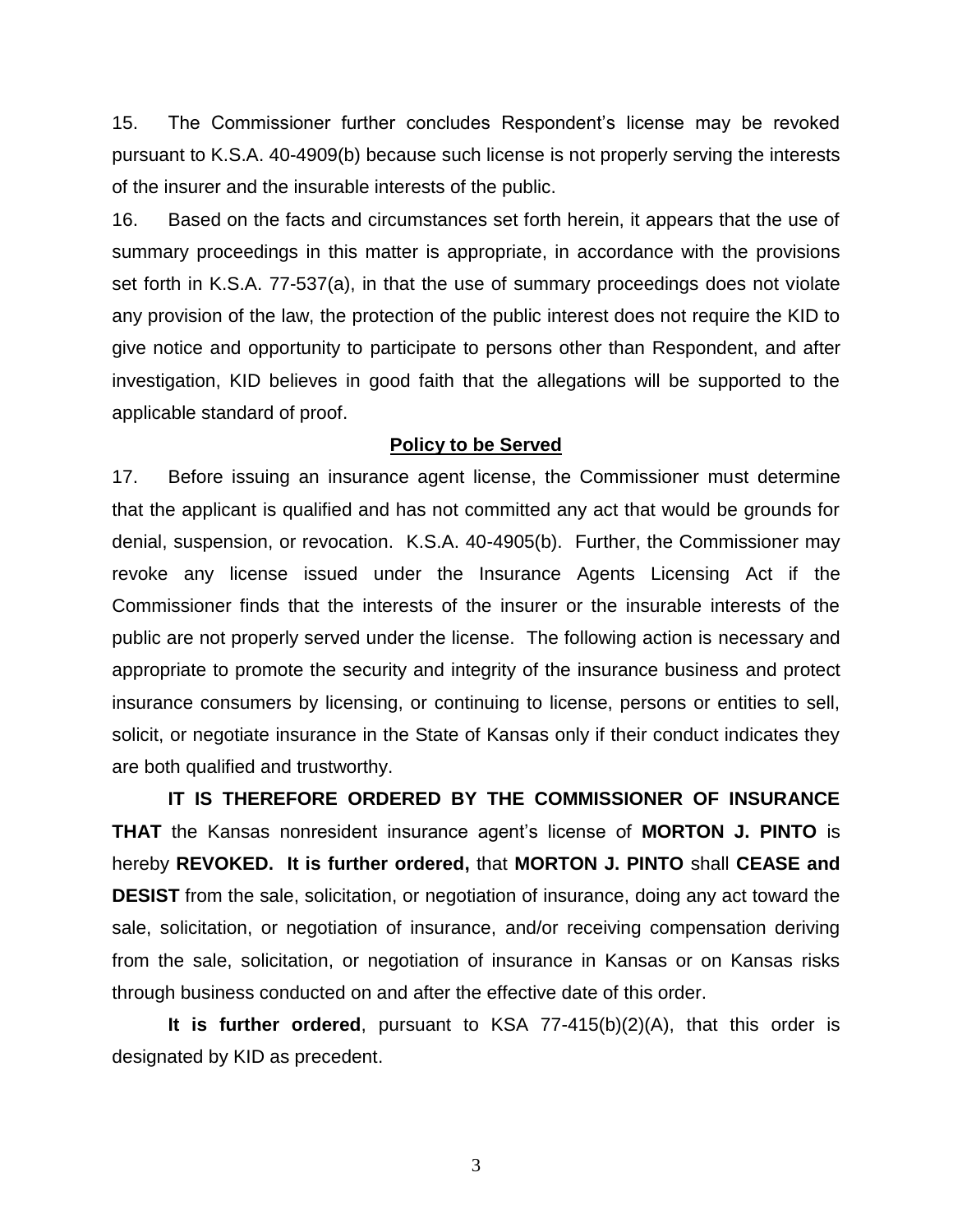#### **IT IS SO ORDERED THIS \_\_28th\_\_ DAY OF NOVEMBER 2012, IN THE CITY OF TOPEKA, COUNTY OF SHAWNEE, STATE OF KANSAS.**



/s/ Sandy Praeger Sandy Praeger Commissioner of Insurance

BY:

\_/s/ Zachary J.C. Anshutz\_\_\_\_\_\_\_\_\_\_\_ Zachary J.C. Anshutz General Counsel

# **NOTICE OF RIGHTS TO HEARING AND REVIEW**

**Within fifteen (15) days of the date of service of this Summary Order, Respondent** may submit a written request for a hearing pursuant to K.S.A. 77-537 and K.S.A. 77-542. Any request for a hearing should be addressed to the following:

Zachary J.C. Anshutz, General Counsel Kansas Insurance Department 420 S.W.  $9<sup>th</sup>$  Street Topeka, Kansas 66612

If a hearing is requested, the Kansas Insurance Department will serve notice of the time and place of the hearing and information on procedures, right of representation, and other rights of parties relating to the conduct of the hearing.

**If a hearing is not requested in the time and manner stated above, this Summary Order shall become effective as a Final Order upon the expiration of time for requesting a hearing.** In the event Respondent files a Petition for Judicial Review, pursuant to K.S.A. 77-613(e), the agency officer to be served on behalf of the Kansas Insurance Department is

Zachary J.C. Anshutz, General Counsel Kansas Insurance Department 420 S.W.  $9<sup>th</sup>$  Street Topeka, Kansas 66612